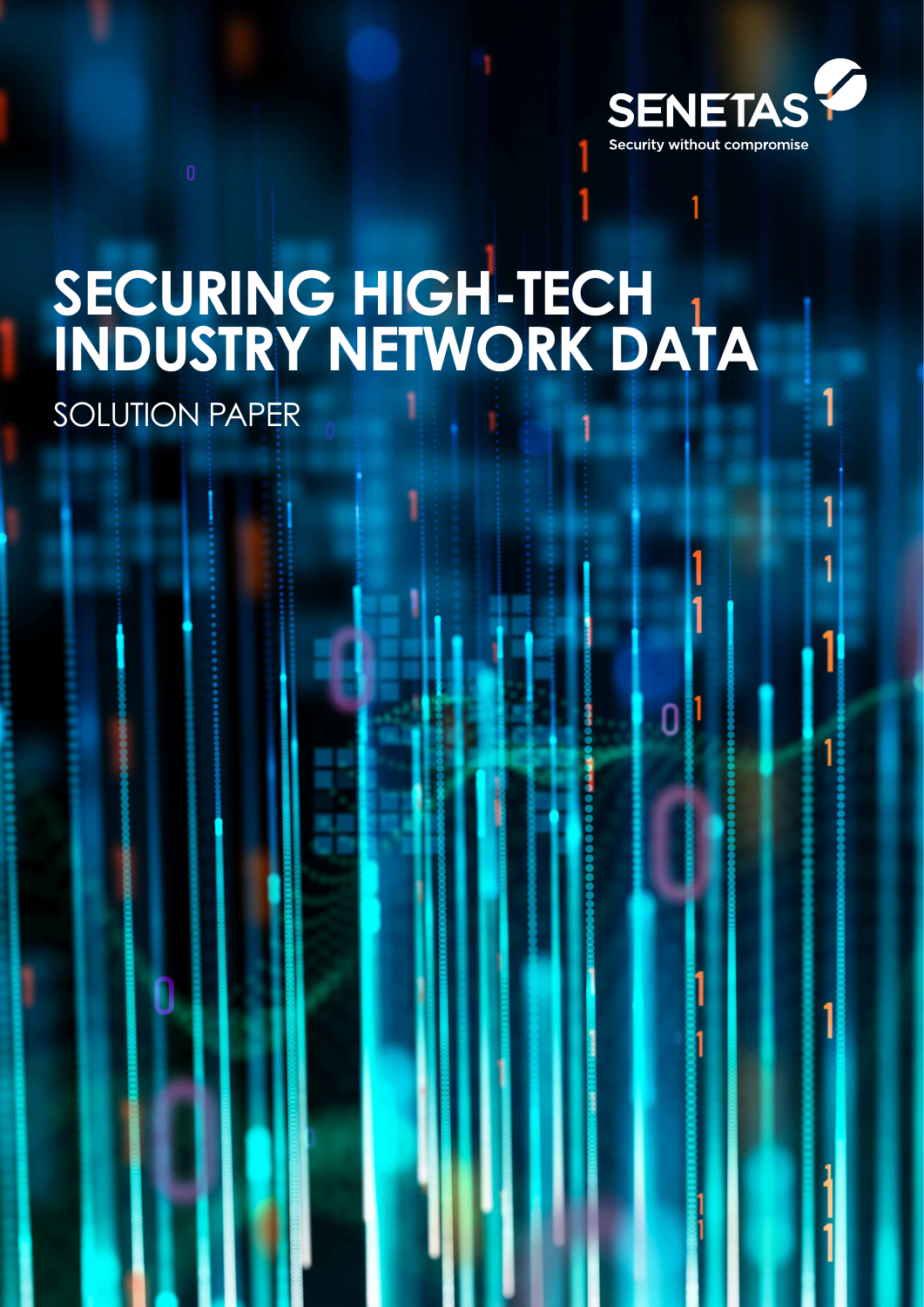## **CYBERSECURITY CONSIDERATIONS FOR HIGH-TECH INDUSTRIES**

We all understand the negative impact of data loss, so why is it that so many organisations seem to be failing in their duty of care to protect sensitive personal and commercial data?

Failure may sound harsh, but shareholders, suppliers, customers and employees have a right to expect their data to be protected. They shouldn't expect to suffer harm (loss of share capital, business disruption, stolen IP, privacy breaches and financial penalties) as a result of inadequate cybersecurity.

High-tech industries have become a target of choice for "bad actors" because of the potentially rich rewards resulting from a successful hack.

## **The global technology market**

The global technology market has continued to see strong growth in recent years. According to the 2019 Global 2000, Forbes' annual ranking of the world's largest public companies, technology companies account for more than \$9 trillion in market value.

Moreover, a record 184 technology companies claimed a spot on this list; an increase of more than 40% on the previous report. The United States is home to almost half these organisations, with China taking second place, closely followed by Taiwan and Japan respectively.

These high-tech organisations, as well as those that fall outside the Global 2000 list, come from a diverse range of sub-industries – from electronics manufacturing and software development to digital media and aerospace.

All of these companies share a common trait: they operate at the leading edge of their respective industries, where IP and network security play a vital role in ensuring competitive advantage.

The very nature of these high-tech industries means that large volumes of data are generated; much of which will be sensitive in nature. This data is an attractive target for cyber-criminals.

### **The threat landscape**

The treats facing organisations that operate within high-tech industry verticals are many and varied; ranging from IP theft and eavesdropping to rogue data injection.

The impact of a successful data breach could range from financial to existential losses which, according to the 2019 Cost of a Data Breach Report by IBM Security and Ponemon Institute, can be felt for years to come.

The report shows that, while an average 67% of breach costs come in year one, 22% occur in the second year and 11% more than two years after the event.

Thankfully, effective cybersecurity prevention and protection technologies are readily available, and more cost-effective than ever. For example, the use of end-to-end encryption solutions (both for data at rest and in transit) is considered mandatory by many cybersecurity experts.

Encryption should be considered an everyday part of doing business; especially in high-value and high-tech industries.

## **The role of the high-tech industry**

Ironically, high-tech organisations themselves could play a vital role in shaping the cybersecurity landscape of the future.

Organisations operating at the forefront of technological development will not only unveil countless opportunities for innovation, but also their associated threats as the two come hand-inhand.

One such example is the space industry where, as we move towards the age of the quantum computer, professionals are turning to satellite technology for the answer to tomorrow's cryptographic technologies.

Quantum Key Distribution is a technology that sits at the heart of future quantum communications networks. A network of communications satellites could hold the answer to a cost-effective, global QKD platform.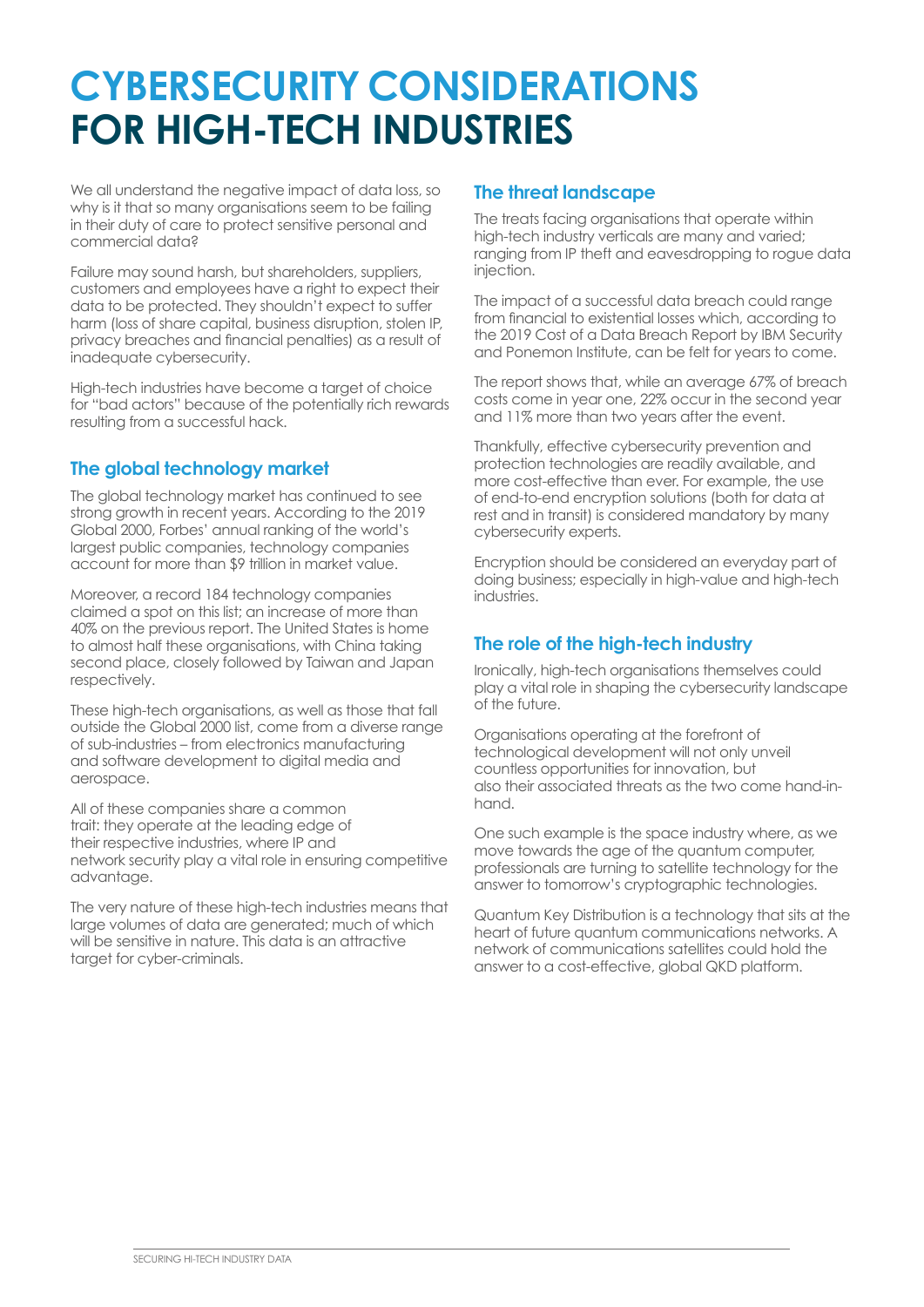## **IF YOUR DATA'S WORTH ANYTHING, IT'S WORTH ENCRYPTING**

## **An unsettled outlook**

If cybersecurity is tough today, it will be much tougher tomorrow. Emerging business technologies promise greater security challenges as the Internet of Things (IoT), borderless infrastructure and ubiquitous cloud applications lead to a further explosion in high-speed, high-performance data networks and transmitted data volumes.

High-tech industries' use of emerging IoT and AI technologies, and their collaborative use of public and private cloud infrastructure, introduce new vulnerabilities.

Whilst identity theft and financial account access are major motivators for cyber-criminals, state-sponsored cyber-attacks and hacktivism pose a larger threat to society as a whole. Nuisance hacks are becoming less prevalent, but we are seeing the emergence of cyberterrorism as an existential threat.

Thales' breach level index reports that over 14 billion data records have been lost or stolen in the past 5 years. Worryingly, less than 4% of this data was protected with encryption.

The EU's General Data Protection Regulation (GDPR) was introduced in 2018. In it, a qualifying breach is deemed to be one in which "…data is not protected by strong encryption…".

As the gold standard of data security regulations, the GDPR introduces unprecedented data breach notification requirements and the potential for severe financial penalties in the event of successful breaches of unencrypted data.

The GDPR is important to the global high-tech industry because it doesn't just apply to organisations within the EU, but anyone who trades or collaborates with EU member states.

While regulation is being introduced to encourage standards and ensure sensitive data is kept secure, responsibility for adhering to these standards remains with the organisation.

An example of this occurred in 2017 when, despite Australian data privacy regulations and federal government defence supplier data security requirements, it was revealed that a breach of a defence Industry contractor's data lead to the theft of 10 gigabytes of sensitive data. None of this data was encrypted.

Rather than meeting standards as the 'bare minimum', high-tech organisations must look to go beyond them.

### **Looking beyond losses**

Cybersecurity is not simply about protection against data loss or privacy breaches. Of increasing concern is the risk of data manipulation, access control, injection of rogue data and even interference with industrial and other asset control systems (i.e. criticalnational infrastructure).

The impact of a data breach or cyber-attack in some commercial markets can range from minor inconvenience to financial hardship; from the temporary shut-down of an application long-term reputational damage.

For critical infrastructure and high-tech sectors, the stakes could be much higher. A successful hack of an unencrypted network could enable a bad actor to seize control of critical systems, disrupt services and impact the day-to-day lives of millions of people. Strong encryption protects against these acts of cyberterrorism.

**In the words of cybersecurity expert and cryptographer, Bruce Schneier, "Encryption should be enabled for everything by default, not a feature you turn on only if you're doing something you consider worth protecting."**

## **Traps for the trusting**

US author and consultant Denis Waitley said, "Life is inherently risky. There is only one big risk you should avoid at all costs, and that is the risk of doing nothing."

His words are all the more poignant in a world where the technologies that help drive business opportunities also open doors to cybersecurity threats that will undermine them.

The adoption of new business technologies and collaboration (local and global) among high-tech organisations (partners, customers, suppliers) using Cloud, SaaS, multi-Cloud, IaaS and hybrid-Cloud technologies continues to accelerate.

Significantly, they require more complex and highperformance data networks than ever before to enable them and transmit record volumes of proprietary and control systems data.

The world we know has become dependent upon high-speed data networks. From the outset, these data networks are not inherently secure; and networking devices such as routers and switches often add security vulnerabilities.

A reliance on basic infrastructure to secure network data in motion is effectively "a trap for the trusting".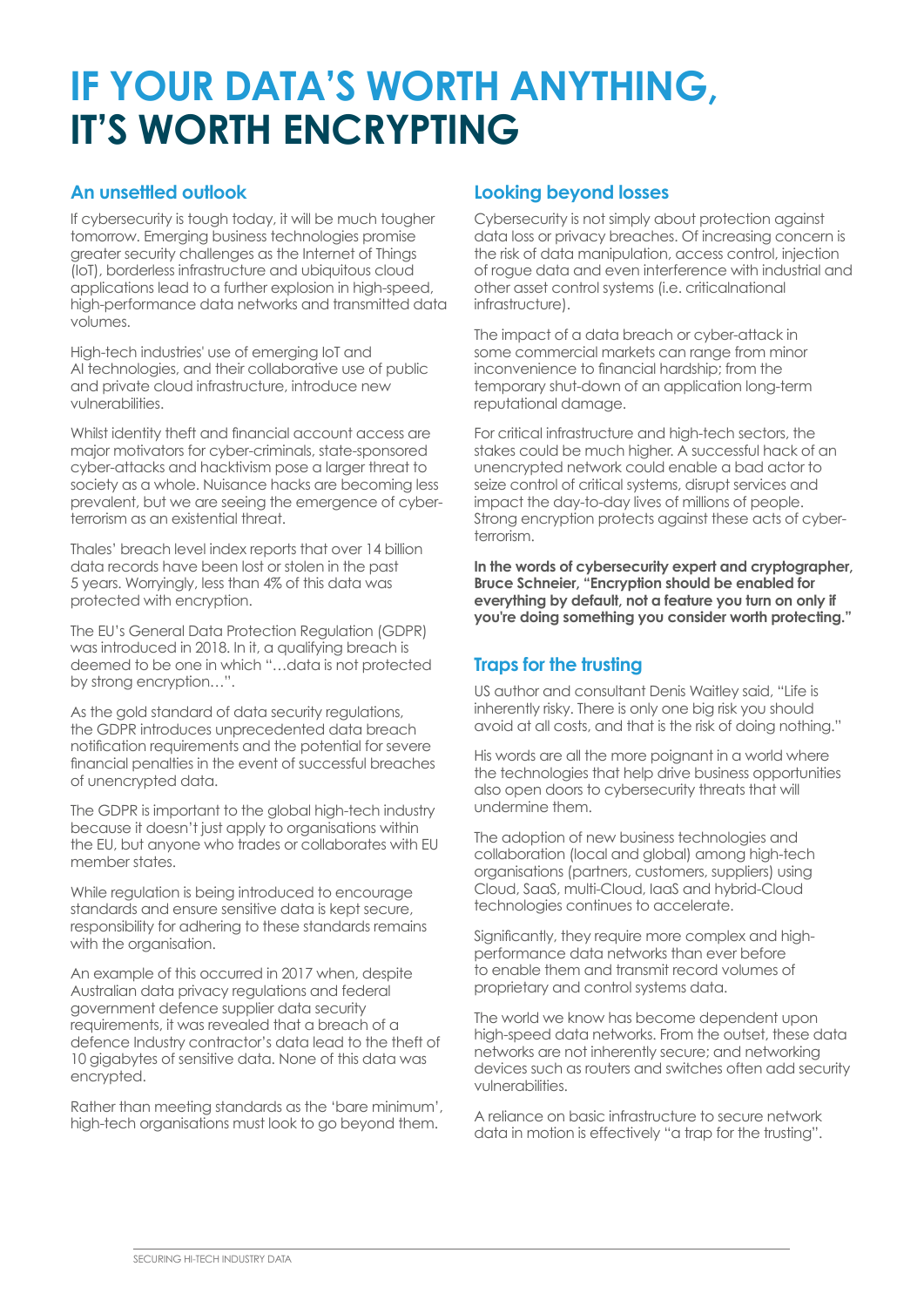## **PREVENTION AND PROTECTION - CAVEAT EMPTOR**

There are two key components to data security: prevention and protection.

Prevention technologies (e.g. firewalls) attempt to stop cyber-attacks and data breaches from occurring. They are essential components of a good cybersecurity strategy but cannot work alone. If there is one truth in data security, it's that it's not a matter of if a data breach will occur, but when.

Protection technologies (e.g. encryption) secure the data in the event of a breach. Only encryption ensures that when prevention security fails, the breached data is rendered useless in the hands of unauthorised parties.

Remember, not all encryption solutions are created equal. Your choice of encryption technology should be fit-for-purpose. If you want to ensure long-term protection beyond the useful life of the data, it needs to be purpose-built, dedicated hardware with the agility to adapt to future quantum cryptographic technologies.

## **Encrypt everything**

Three main factors have added to cybersecurity risks in recent years; vulnerable network devices (routers and switches), email sharing of unencrypted documents with third parties (customers, partners and suppliers), and innocent human and technical errors.

Whether all data in an organisation is sensitive is not the point. As Schneier emphasises, nor is it a reason not to encrypt. Data has become the currency of modern business and the rewards for cyber-criminals, roguestates and industrial-spies are significant.

High-tech organisations should not only encrypt all their data in motion; it should be encrypted end-toend as it flows between network endpoint, be this core infrastructure or equipment at the virtual edge.

Should organisations choose not to do this, resultant eavesdropping and IP theft could have catastrophic implications for the organisation, its shareholders and customers alike.

One such example occurred when US industrial software developer AMSC – a listed company – discovered that critical software IP was stolen and used by foreign competitors. Despite swift action and with FBI help, AMSC's stock value fell from \$370.00 per share to just \$5 per share while the matter was being prosecuted.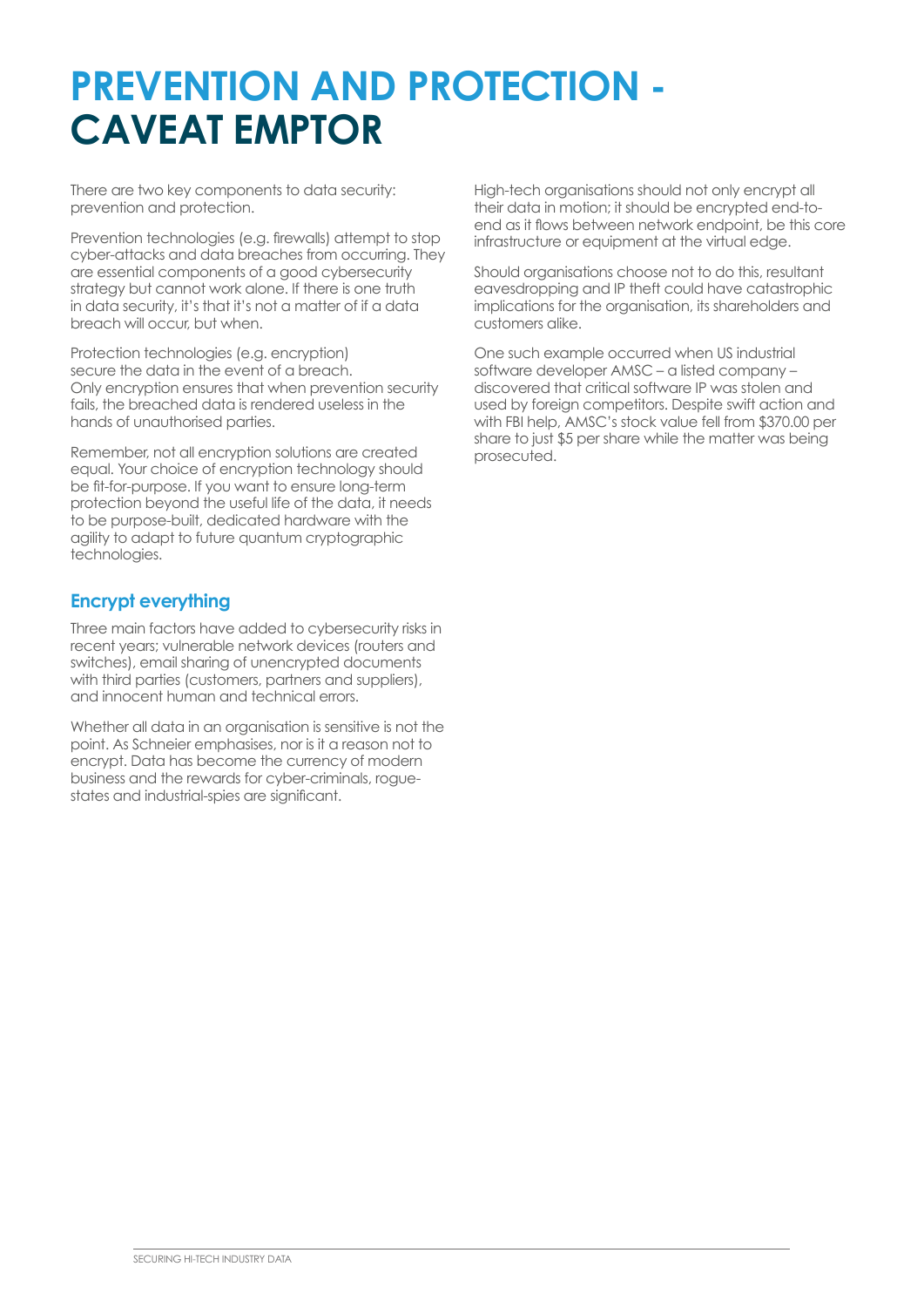## **CHOOSING THE RIGHT ENCRYPTION SOLUTION**

When it comes to choosing an encryption vendor, it is important to consider all the possible applications. Just as important is the realisation that all encryption solutions are not created equal.

Borderless infrastructure and edge computing sees data flowing across the network from multiple devices at multiple locations, meaning this data must be secured throughout its journey.

In the same way, data transmitted across metro area networks must be secured at all points as a single vulnerability will result in a failure across the network.

As recommended by leading data security and encryption analysts; for a network encryption solution to be truly robust and provide long-term data protection (well beyond the useful life of the data), it must be a "high-assurance" solution.

So-called 'hybrid' encryption devices – such as network routers/switches with embedded encryption or those using MACSec or similar standards (not originally intended for WAN and MAN security) provide "low assurance" data protection.

By contrast, Senetas CN Series hardware encryption solutions are certified by the world's leading independent testing authorities as suitable for government and defence applications. They are purpose-engineered for dedicated, high-assurance network data security.

Senetas network encryptors' security credentials include all four, essential high-assurance features:

- Secure, tamper-proof hardware; dedicated to network data encryption
- State-of-the-art encryption key management; featuring secure, client-side key storage
- End-to-end, authenticated encryption
- Standards-based encryption algorithms

For real-time data applications such as financial platforms and CCTV monitoring, latency is a significant issue. Whilst adding a network encryption interface card to an existing switch may seem like an attractive option; it will result in higher latency and lower throughput performance than a dedicated device.

In some instances, using an NIC means the same vendor needs to be used throughout the network route and that data is decrypted and re-encrypted at each of the "hops".

This is both a security risk and a major key management issue. Dedicated appliances enable data to remain encrypted throughout the network route, irrespective of switch vendor.

If an NIC is used, the lifespan of the encryptor will be tied to the host network device and will need to be replaced when the switch is changed.

Most modern infrastructure comprises multiple network Layers; typically featuring Layer 2, 3 and 4 elements. So, organisations should look for a vendor that provides Layer agnostic encryption where possible.

Senetas CV Series virtual appliances provide concurrent, multi-Layer encryption and support DPDK for up to 5Gbps performance.

Like the CN Series hardware encryptors, our virtual appliances support all topologies, from P2P to Hub & Spoke and fully meshed networks.

To facilitate encrypted file-sharing, the SureDrop secure file-sharing application delivers a familiar box style functionality with high-assurance data protection technology.

For those seeking an additional layer of security, SureDrop + Votiro Disarmer leverages Votiro's patented Content Disarm & Reconstruction (CDR) technology to protect organisations against known and zero-day malware attacks.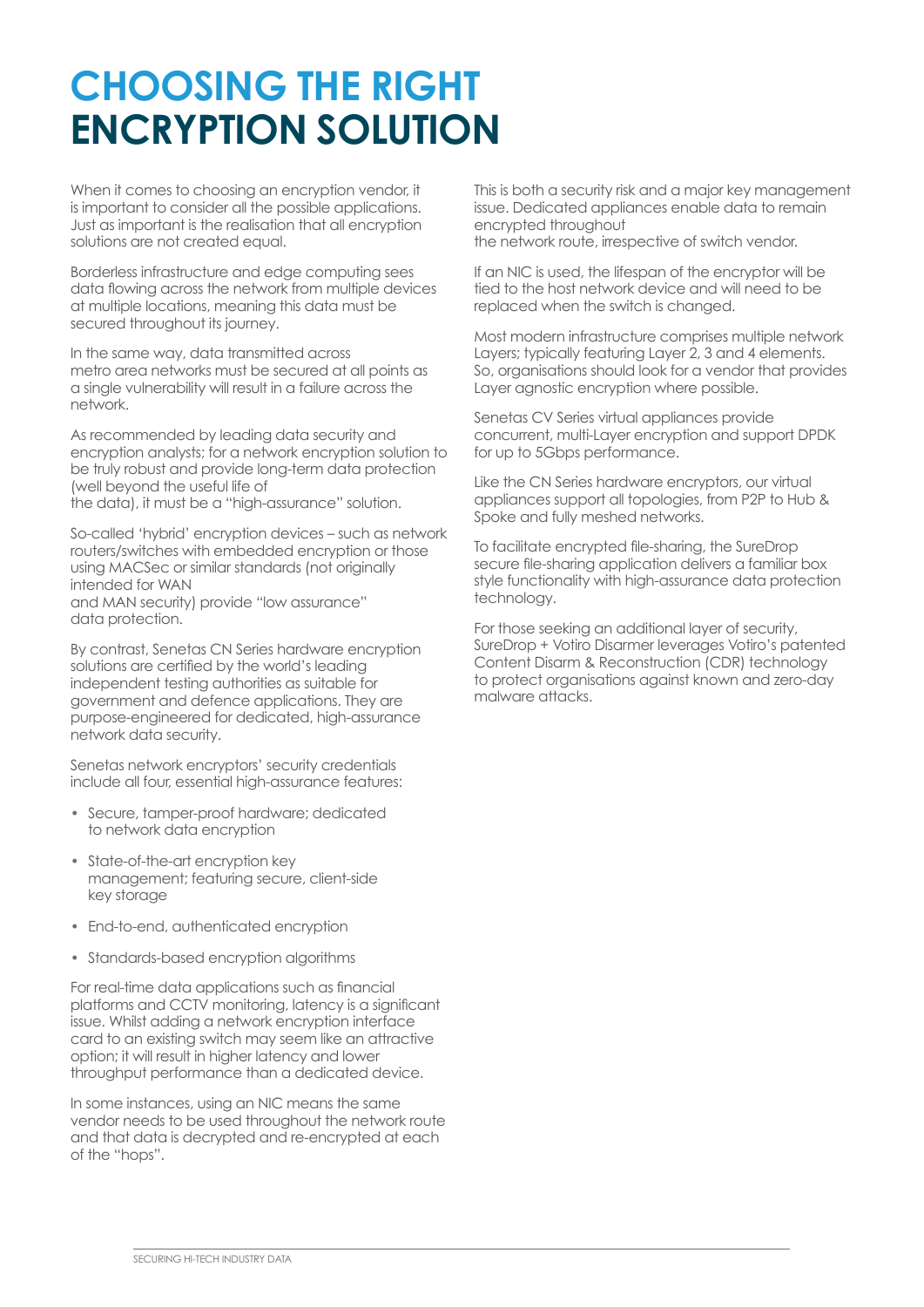## **COMBINING HARDWARE AND VIRTUALISED ENCRYPTION**

A lack of vendor compatibility within the network encryption marketplace means organisations looking to secure both core IT infrastructure and virtualised WAN need to think carefully about a choice of technology.

The choice between hardware and virtualised encryption is based on an organisation's individual needs and preferences. Often, it is not a case of 'either/or' – but a blend of the two technologies together.

### **Security versus performance and network link use**

Hardware encryptors deliver predetermined highperformance, not able to be matched by software/ virtualised encryption. They also provide maximum data security through multi-certified, high-assurance credentials.

## **Network link use cases**

High-speed links (>5Gbps) are more commonly used to connect IT infrastructure such as data centre interconnects, or Big Data feeds.

Encrypting data in motion between branch locations is of equal importance, though network speeds will vary between these locations.

These links ideally require both maximum data protection and best performance, only offered by hardware encryptors.

However, for extended WAN links and high-scale virtualised links that typically run at up to 5Gbps, a virtual encryptor is likely to be a more flexible and cost-effective solution.

### **Mixed use cases**

Organisations often only deploy hardware encryption to protect core IT infrastructure data in motion. Many operate unprotected extended WAN links.

Virtualised encryption provides an opportunity to encrypt all data in motion through a single compatible technology.

Ultimately, organisations should utilise dedicated hardware encryption for their main feeds, interconnects and branch locations, while virtualised encryption is used to provide scalable, cost-effective encryption for devices at the network edge.

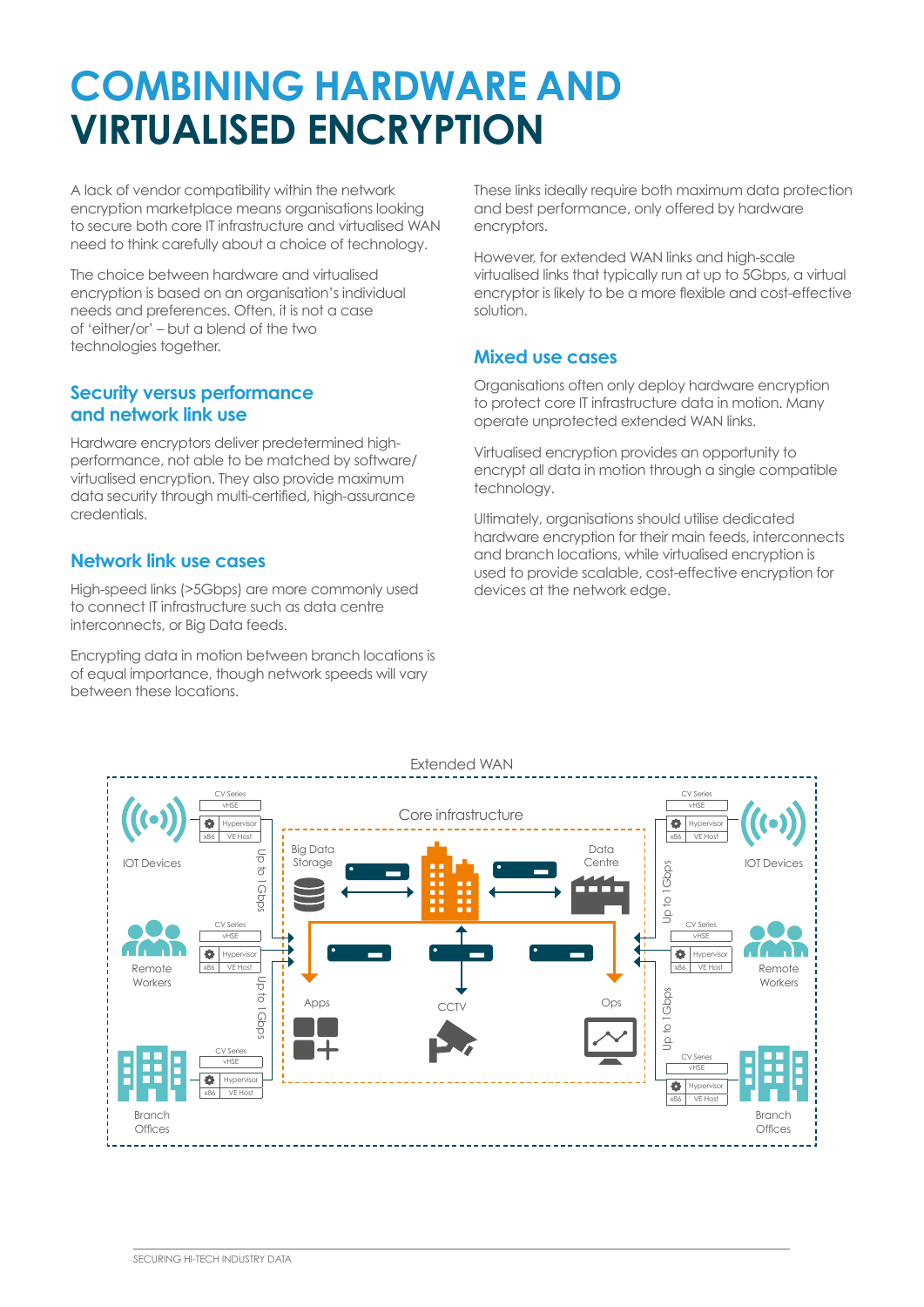## **CN SERIES HARDWARE ENCRYPTION**

## **CN9000 Series**

The CN9100 is the world's first commercially available certified high-assurance 100Gbps Ethernet network encryptor that supports all network topologies.

Like all Senetas CN encryptors, the CN9000 Series provides maximum high-assurance network data security, without compromising network and application performance. It boasts ultra-low latency of just 1.5 microseconds in customer testing.

Developed in collaboration with customers and service providers, Senetas CN9100 encryptors are designed to meet the exacting requirements of all 100Gbps use cases, making them an ideal application for securing public and private Cloud networks.

Senetas' CN and CV Series encryptors include integrated support for CypherTrust (Thales' centralised cryptographic key management solution) that provides maximum security for the storage of master keys, the integrity of security policies and the source of entropy for the generation of cryptographic keys.

## **CN6000 Series**

Senetas CN6000 Series encryptors provide highly secure, full line-rate transparent encryption for data moving across both dark fibre and metro/wide area Ethernet networks; in point-to-point, hub & spoke or meshed environments.

The CN6000 Series are rack-mounted, high-speed encryptors for business-critical applications; offering 1Gbps to 10Gbps bandwidth speeds. They are the optimal choice when you require:

- Efficient, investment-proof data encryption
- Multi-purpose, in-field upgradable and flexible hardware
- Choice of Common Criteria, and FIPS certifications
- Compact 1U form factor with advanced performance and power features

## **CN4000 Series**

Network data security is a challenge to organisations of all shapes and sizes, to help address the encryption demands of smaller organisations and in-field operations, Sneetas developed the CN4000 series of compact encryptors.

Despite their small form-factor, Senetas CN4000 Series encryptors boast the same robust security credentials of their rack-mounted cousins.

The CN4000 series is the ideal low-cost, highperformance encryptor range for small to medium-sized enterprises (SME). They also provide a cost-effective "encrypt everywhere" solution for larger enterprises looking to secure remote or temporary locations connected via networks operating at up to 1Gbps.

Like all CN hardware encryptors, the CN4000 Series features standards-based encryption, secure key management and the peace of mind that comes from certification by the world's leading independent testing authorities.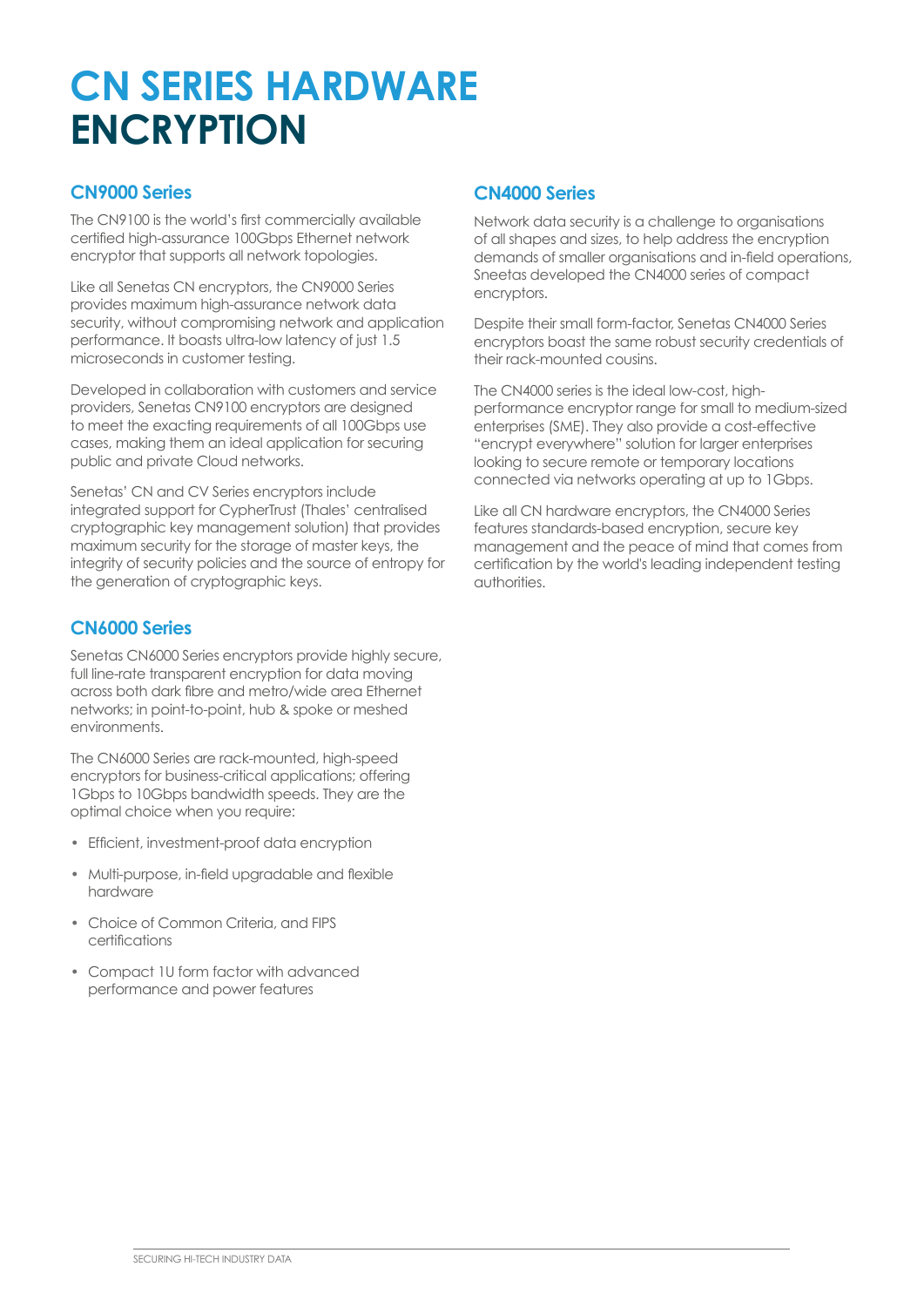## **WHAT MAKES CN SERIES ENCRYPTORS STAND OUT?**



#### **High Speed**

Market-leading performance. Operating anywhere from 10Mbps or 100Gbps, Senetas encryptors consistently win competitive performance test.

#### **Low Latency**

Operating in full duplex mode, at full line speed, without packet loss. Latency is as low as 2 microseconds per unit at 100Gbps.

#### **Zero Impact**

The zero impact of Senetas encryptors is not limited to network bandwidth and latency; it extends to network operations and management.



## **Security**

#### **Certification**

For over 20 years, Senetas R&D has remained committed to the principle of certification in depth. Senetas CN Series encryptors are certified by: FIPS, Common Criteria and NATO.

#### **Key Management**

All CN Series encryptors feature state-of-the-art encryption key management. Keys are securely stored and encrypted, and only accessible by you.

#### **Solution Integrity**

Senetas high-assurance encryption solutions feature dedicated, tamper-proof hardware and provide gapless, end-to-end, authenticated encryption.



#### **Crypto Agility**

All Senetas encryptors are 'crypto-agile'; from 100% compatibility and interoperability to customisable encryption and FPGA based flexibility.

#### **Topology Support**

Senetas CN encryptors operate in point-to-point, pointto-multipoint and fully meshed network topologies.

#### **Flexible Management**

Configuration may be performed locally or remotely through the intuitive Senetas CM7 management software.



## **Cost Effectiveness**

Senetas encryptors provide excellent TCO through a mix of network bandwidth savings, ease of management and longevity.

#### **Reliability**

All carrier-grade Senetas encryptors are hot-swappable, feature dual redundancy and deliver 99.999% uptime.

#### **Flexibility**

Use of FPGA technology enables maximum operational flexibility, including use of custom encryption and in-field upgradability.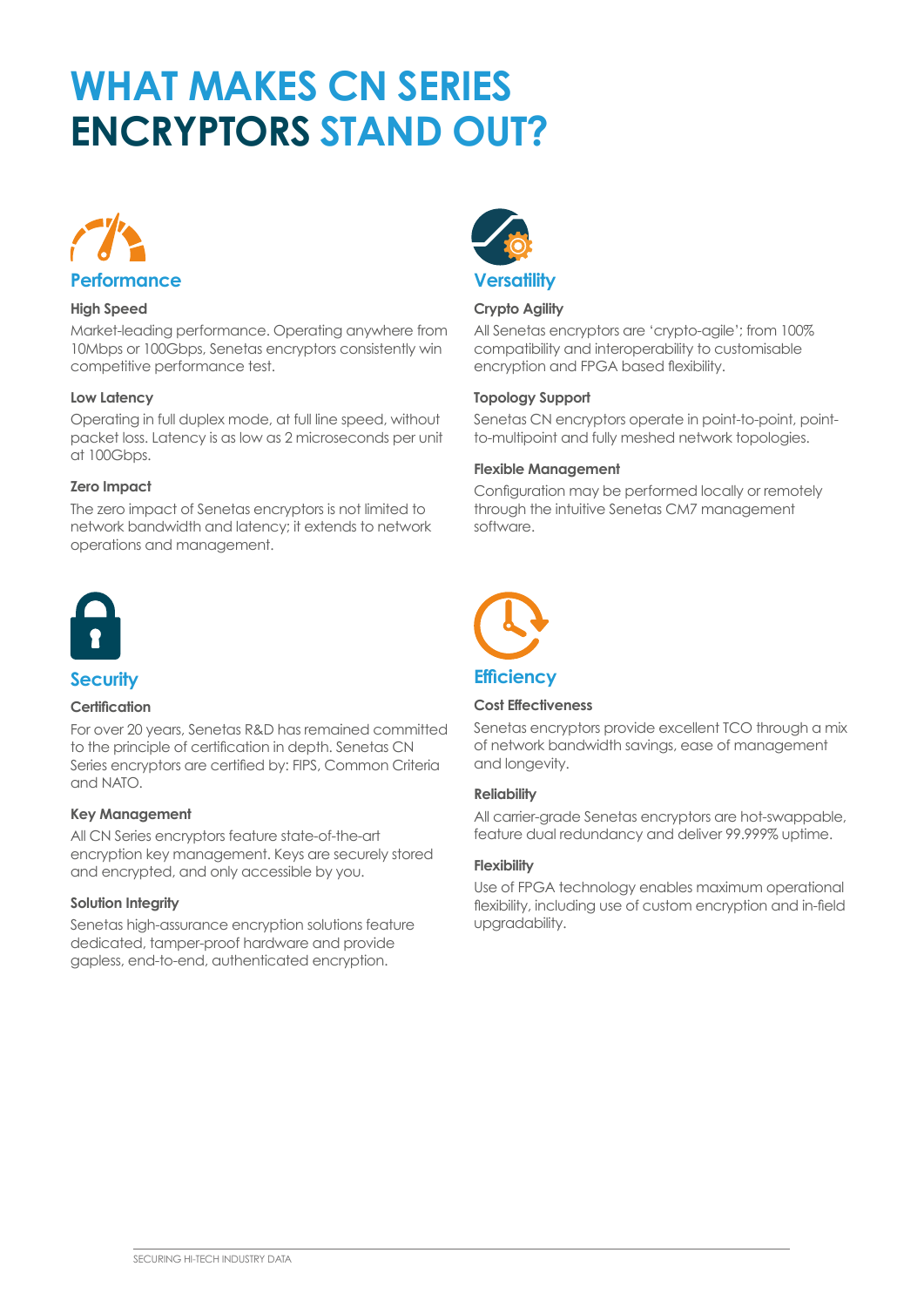

## **High-Assurance Encryption**

As recommended by leading data security and encryption analysts; for a network encryption solution to be truly robust, and provide long-term data protection (well beyond the useful life of the data), it must be a high-assurance solution.

Not all encryption solutions are created equal. So-called 'hybrid' encryption devices – such as network routers/ switches with embedded encryption or those using MACSec or similar standards (not originally intended for WAN and MAN security) provide low assurance data protection.

By contrast, Senetas CN Series encryption solutions are certified by the world's leading independent testing authorities as suitable for government and defence applications. They are purpose-engineered for dedicated, high-assurance network data security.

Senetas CN Series encryptors' security credentials include all four essential high-assurance features:

- Secure, tamper-proof hardware; dedicated to network data encryption
- State-of-the-art, client-side, zero-touch encryption key management
- End-to-end, authenticated encryption
- Use of standards-based encryption algorithms

## **Network Independent Encryption**

Many organisations utilise multiple data network Layer protocols (Layer 2, 3 and 4) to help deliver their business applications and communications services. Recognising this, Senetas has designed-in Network Independent Encryption.

This advanced, network Layer agnostic encryption technology enables destination policy-based, concurrent multi-Layer encryption.

Significantly, customers are still assured of strong, endto-end encryption as the protected data traverses the various network Layers, for example: from Layer 2 Ethernet to Layer 3 IP network destination.

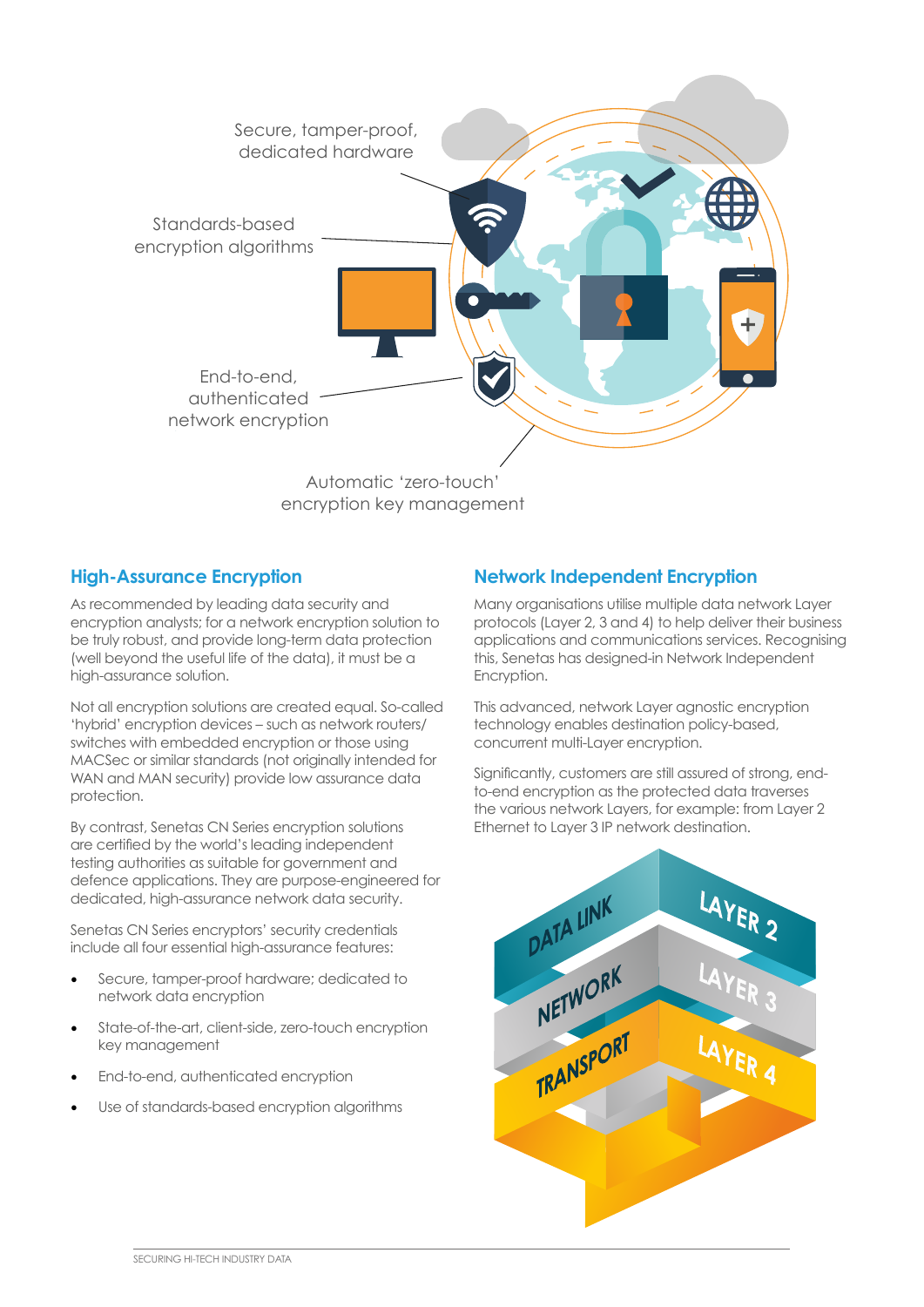## **CV1000 VIRTUALISED ENCRYPTION**

The CV1000 is a Virtual Network Function (VNF) appliance providing strong and effective data encryption security with designed-in crypto-agility. Designed for virtual CPE, the CV1000 delivers transport-Layer agnostic encryption for high-speed networks at up to 5Gbps.

As an VNF appliance, the CV1000 stands out from the crowd. Instant scalability means it may be deployed rapidly across thousands of network links. It delivers the same flexibility and scalability as other virtualised network functions.

The CV1000 offers state-of-the-art encryption security and key management without impacting on network or application performance\*. Unlike IPSec-type encryption solutions, the CV1000 is transparent to the network; making it ideal for securing your WAN, right to the virtual edge.

Integrated support for SafeNet KeySecure (Thales' centralised cryptographic key management solution) provides maximum security for the storage of master keys, the integrity of security policies and the source of entropy for the generation of cryptographic keys.

## **Enhanced key security**

The CV1000 is fully compatible with SafeNet KeySecure; the industry's leading centralised key management platform.

Available as a hardware appliance or a hardened virtual security appliance, SafeNet KeySecure provides support for multiple key types: symmetric, asymmetric, secret data and X.509 certificates.

SafeNet KeySecure simplifies the management of encryption keys across the entire life-cycle; including key generation, storage, backup, distribution, deactivation and deletion.

### **DPDK acceleration - performance up to 15Gbps**

DPDK Intel libraries enable x86 host device performance acceleration. If the host x86 device and DPDK are optimally configured, the CV1000 will deliver enhanced performance of >1Gbps up to 5Gbps.

Consistent performance up to 15Gbps is dependent upon host configuration and expertise in DPDK setup and configuration.

Environment and architecture factors may also play a role in virtualised encryption performance, as they do in virtualised networks.

## **Key benefits**

Unmatched benefits of the CV1000 expressed by enduser customers and service providers include:

- The CV1000 enables adoption of a virtualised encryption solution that does not compromise on security or network and application performance
- Instant scalability to match the scale and flexibility of virtual and software-defined networks
- No requirement to deploy large numbers of hardware encryption devices to achieve high scale implementation of network encryption
- The CV1000 encryption security and key management model is optimised for strong and effective encryption security
- Through Transport Independent Mode, the CV1000 is suited to a multi-Layer network environment
- Competitively, the CV1000 delivers up to 30% network performance benefit over other solutions
- Ease of deployment with centralised, 'zero touch' provisioning
- 100% interoperability with Senetas CN Series encryptors
- As a software implementation of the Senetas high-assurance encryption platform, the CV1000 provides a flexible, cost-effective way to encrypt all the way to the virtual edge
- Data centre service providers identified the CV1000 as an optimal solution; providing strong and effective encryption security among devices within the data centre itself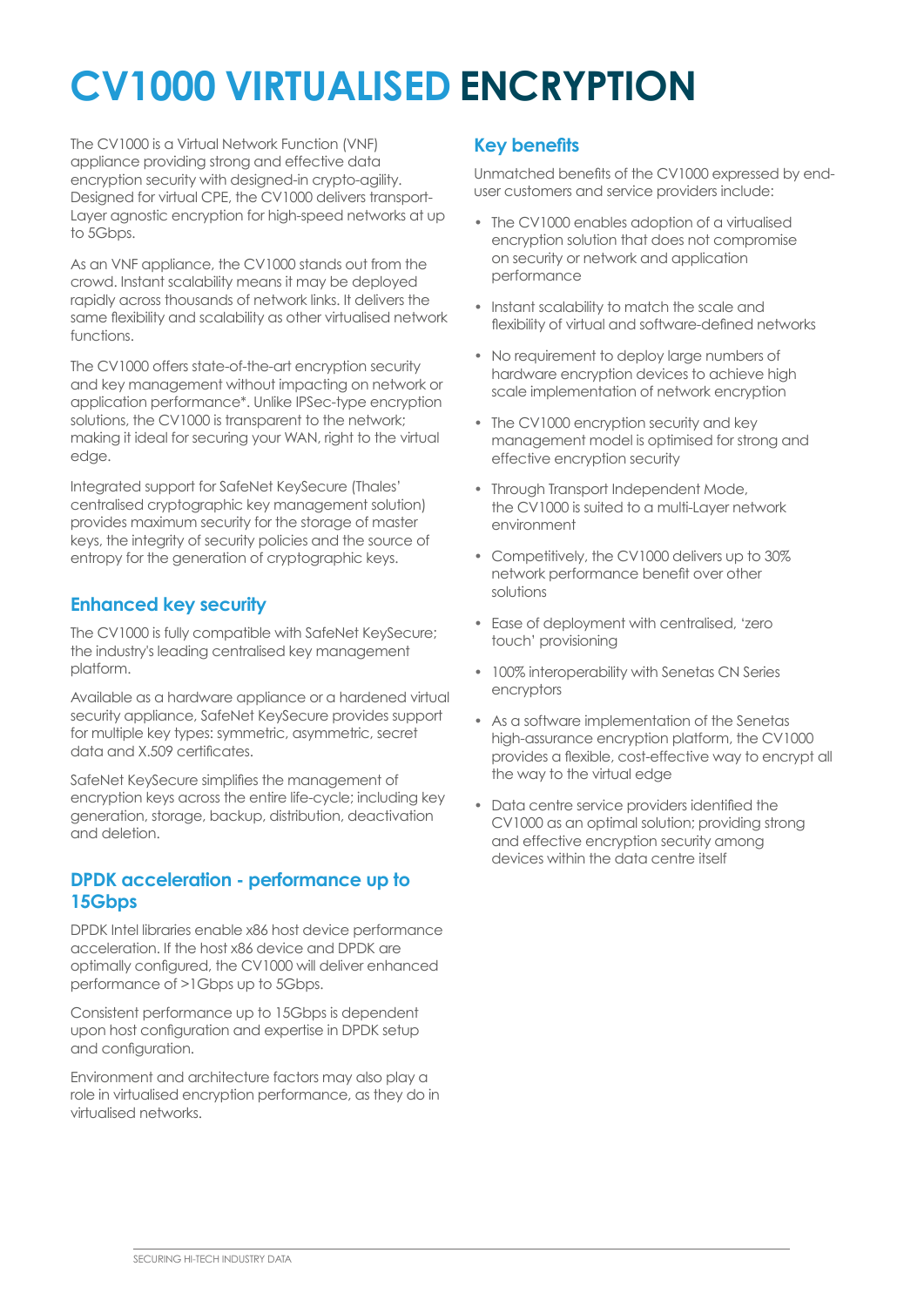## **SUREDROP ENCRYPTED FILE-SHARING**

No matter where or how the people in your organisation work, there is always the need to share and sync files both internally and externally.

While you want to enable collaboration, data security should always be the first priority. If it's not, the risk of non-compliance and data breaches become a serious problem.

Our customers have been telling us that their mobility and productivity initiatives are frustrated by insufficient levels of security delivered by existing box style file collaboration and sync and share solutions.

While many are user friendly, elegant and effective, they're simply not safe enough.

Senetas provides SureDrop to deliver state-of-theart, standards-based encryption algorithms, key management and 100% file control security - without comprising your user experience.

In design, features and functionality, SureDrop solves the security issue of convenient file-sharing and synchronisation, to the highest standards required by governments and large enterprises.

### **SureDrop + Votiro Disarmer**

For customers seeking additional layers of security, SureDrop is also available with Votiro Disarmer.

Leveraging patented Content Disarm & Reconstruction (CDR) technology, Votiro Disarmer protects your files from the most advanced, persistent cyber-attacks.

By integrating Votiro with SureDrop, documents are not only secure through encryption, but safe to use.

If you've come to enjoy the familiarity of Dropbox, Box, OneDrive or Google Drive, you'll love the elegance, convenience and flexibility of SureDrop.

## **Key benefits**

- Available on-premises or from the Cloud
- 100% control over data sovereignty
- Unlimited file size and types
- Standards-based encryption
- Effortless management and control